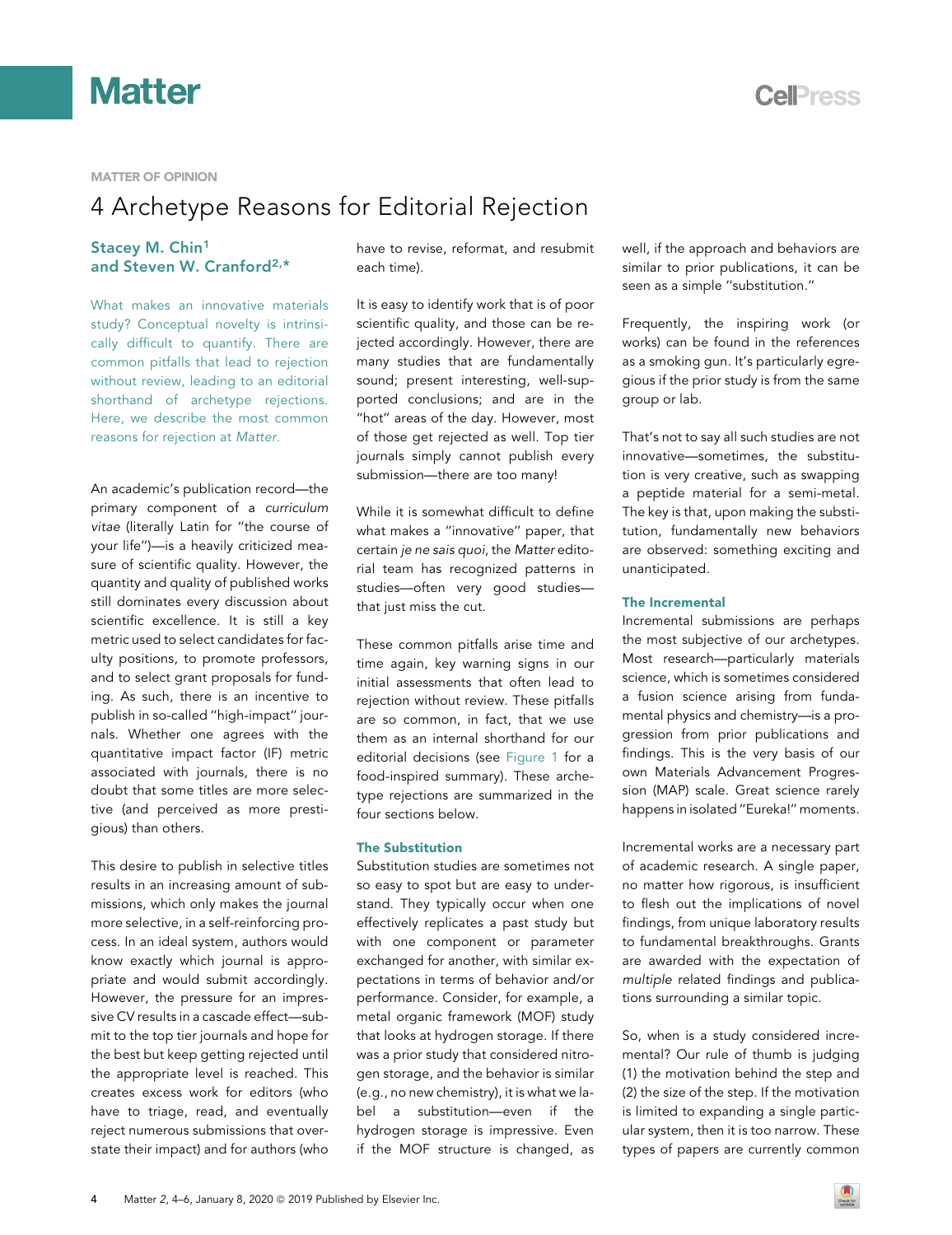# **Matter**

## **Cell**<sub>ress</sub>

## <span id="page-1-0"></span>The 4 Rejection Archetypes, Via Cooking Metaphors



Figure 1. Food-Inspired Equivalents of Archetype Rejections Illustration concept by Lucas Landherr and Dee Nguyen; drawn by Dee Nguyen.

in the energy field, where battery efficiency is improved via addition of interlayers, dopants, or increased porosity. Unless there is some underlying novel concept behind the addition, it is just building upon a priori knowledge. However, if the step results in drastic changes, then aforementioned consideration (2) can supersede consideration (1). Incremental step size is important if simple ideas result in significant changes in system response, but it is a judgement call based on the area of research.

If a submission is accompanied by a cover letter that lists an assortment of prior publications (whether from the authors' own research groups or other labs), it may have already killed the chance of peer review! If we see that the new work is simply the continuation of a long line of published works, then it is not intrinsically novel. (No matter how many citations they have received...please, do not list the number of citations...it belittles our Google Scholar skills.) If there are novel components (an unforeseen direction or twist in the scientific narrative no one in the field could have predicted), then it may qualify for consideration. Stress the novelty of this

submission in the cover letter, not the success of prior works.

#### The  $''A + B = A + B''$

The " $A + B$ " paper represents a "sum of parts'' type of paper that can easily be extended beyond two-component systems (e.g., "A + B + C," or "+ D, E, and F''). These kinds of combinatorial papers are perhaps our most common rejection. They commonly arise when authors want to show added function for a specific application. You have a flexible conductive material? Add magnetic nanoparticles, and now you have control via magnetic fields! Is there any underlying reason to make the system more complex? No. Is there any additional understanding of the base material response? No. The end product is the expected result of the two materials/components, e.g., " $A + B = A + B$ ." The constituent components are well understood, and—while multifunctional—the underlying mechanisms are neither amplified nor modified in combination.

Combining components with disparate properties and behaviors is a great approach to materials design, but we are looking for the unexpected, i.e., when  $'A + B = C''$  and "C" is a new emergent behavior. Amplifying (" $A + B = 2A +$ B") or suppressing (" $A + B = A + 0.5B$ ") responses can also be more interesting. The key is, it can't be an obvious combination. We already know adding hot peppers to a dish will make it spicy. Adding silver nanoparticles will make a system antimicrobial.

#### The Super Niche

The last archetype is an obvious but sometimes difficult decision. The scope of Matter is extremely broad by design, and we attempt to reach an extremely broad audience. This is both to attract readership from the largest possible pool of (interested) researchers and also to exemplify the best of science—to successfully disseminate findings that have implications across multiple fields. This is the very definition of impact, not some arbitrary calculated metric.

Unfortunately, super-niche manuscripts, by definition, have limited appeal. The study demonstrates a novel response of a specific materials system in a limited field under restricted conditions. If a study can only be conducted during a blue moon on a Friday the 13<sup>th</sup> while facing east in the state of Montana, few people can relate. Clearly hyperbole, but the sentiment is the same. If the appeal is limited, the chance of review is limited. We must ask: would this appeal to materials scientist who do not work on this specific subject/application/system? If the answer is no, then the paper is rejected. This is sometimes a difficult decision because great science is clearly performed, and the results are extremely interesting...to the few dozen who understand and study the subject.

Of course, there are multiple caveats to these four archetypes.

First, there are definitely more than four. These are just (in our opinion) the most frequently encountered ''warning signs'' in our cohort of submissions at Matter. Maybe it's a materials science thing. Maybe it's more general.